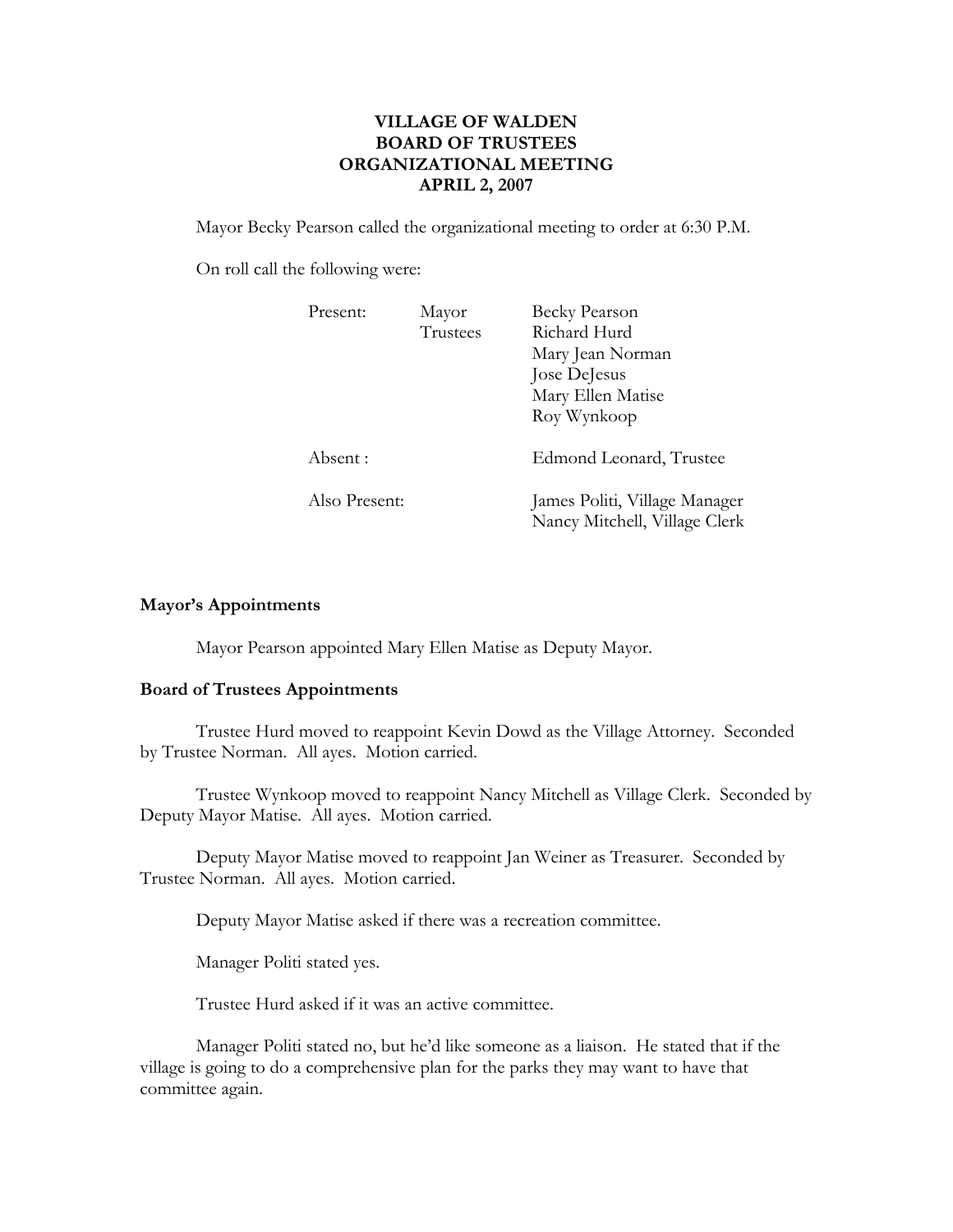Trustee Norman stated that she feels that the ladies that are on the youth committee should be on the comprehensive plan.

Manager Politi stated that they can recreate the committee.

Trustee DeJesus stated that we have a committee but we don't have members meeting so we have to look at the current membership to see who is interested in continuing.

Deputy Mayor Matise stated that she would like to be the liaison to the parks and recreation committee.

Trustee Norman stated that she would like to stay as liaison to the parks and creation committee.

Trustee DeJesus moved to appoint Trustee Norman as liaison to the Parks and Recreation Committee. Seconded by Trustee Hurd. All ayes. Motion carried.

 Trustee Wynkoop moved to appoint Trustee Hurd as liaison to the Zoning Board. Seconded by Trustee Norman. All ayes. Motion carried.

Trustee DeJesus moved to appoint Trustee Leonard as liaison to the Planning Board. Seconded by Trustee Wynkoop. All ayes. Motion carried.

Trustee Hurd moved to appoint Marcus Millspaugh Jr. as Village Historian. Seconded by Trustee Matise. All ayes. Motion carried

 Trustee Hurd moved to appoint Trustee DeJesus as liaison to the Library Board. Seconded by Trustee Wynkoop. All ayes. Motion carried.

Trustee Hurd moved to appoint Mayor Pearson as liaison to the Town of Montgomery Board. Seconded by Trustee DeJesus. All ayes. Motion carried.

 Deputy Mayor Matise moved to reappoint Alex Landolina to the Board of Ethics for a five year term. Seconded by Trustee DeJesus. All ayes. Motion carried.

## **Designation of Official Newspaper(s)**

 Trustee DeJesus moved to designate the Wallkill Valley Times and Times Herald Record as official newspapers. Seconded by Trustee Hurd. All ayes. Motion carried.

#### **Designation of Official Depository(s)**

Trustee Hurd moved to designate Key Bank, Bank of America and Orange County Trust as official depositories. Seconded by Trustee DeJesus. All ayes. Motion carried.

## **Resolution No. 13-06-07, Setting the Dates, Times and Locations of Board Meetings**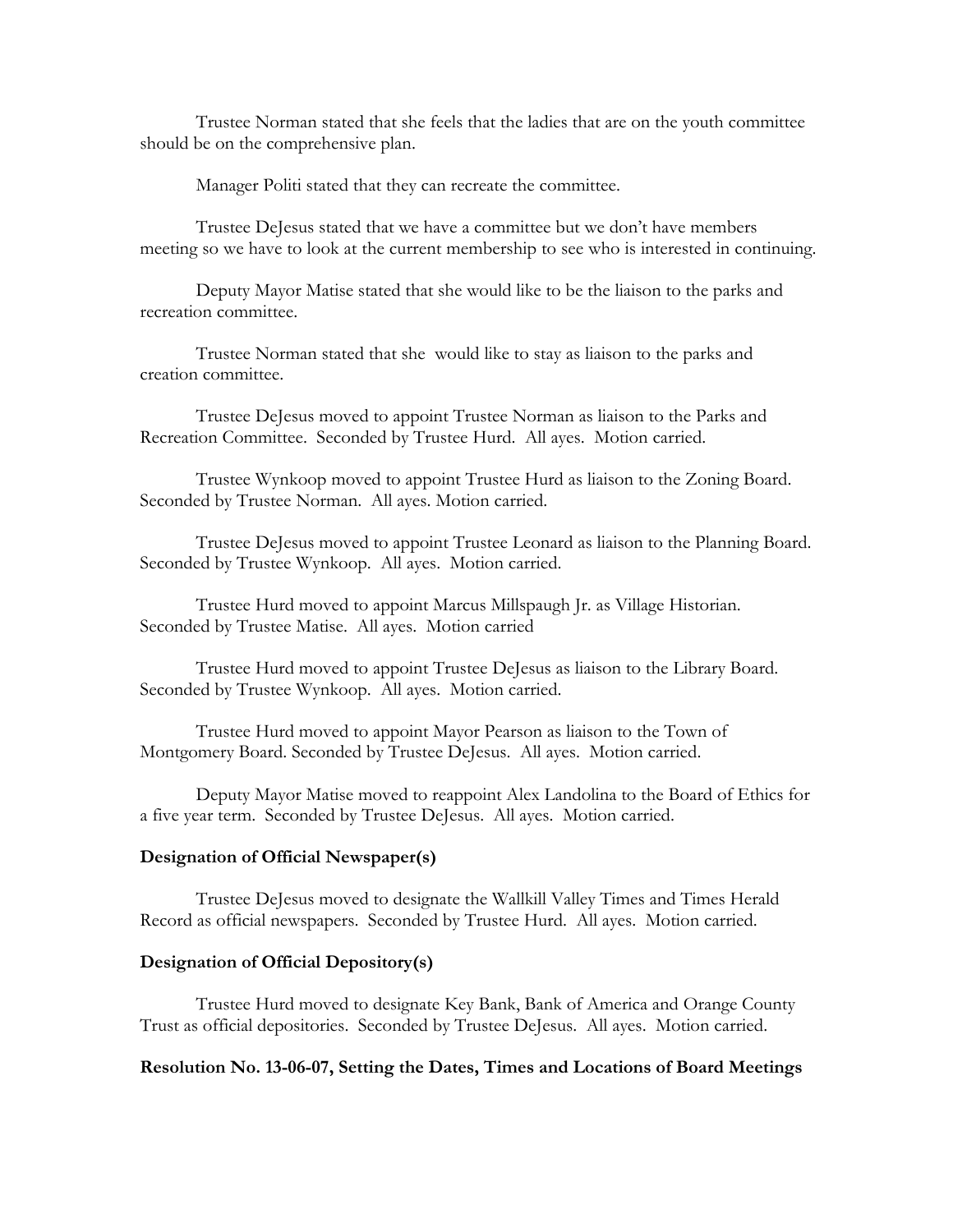Trustee DeJesus moved to adopt Resolution No. 13-06-07, Setting the Dates, Times and Locations of Board Meetings, as amended, (attached). Seconded by Trustee Hurd. All ayes. Resolution adopted.

## **Resolution No. 14-06-07, Adopting a Procurement Policy for the Village of Walden**

Trustee DeJesus asked when you say written does that mean email.

Manager Politi stated no, it should be faxed.

 Deputy Mayor Matise asked if there was anything in the resolution about the dollar amount that comes to the board for approval.

Manager Politi stated that everything comes to the board.

Trustee DeJesus asked if \$50 stuff has to come to the board.

 Mayor Pearson stated that they're talking about before you purchase something to come before the board.

 Deputy Mayor Matise stated that there is a threshold that they use to spend the money.

Manager Politi stated that over \$20,000 you have to go to a formal bid.

 Deputy Mayor Matise stated that there have been many times that the manager has come to the board for either a consensus or a vote to purchase something.

 Manager Politi stated that there is a general procurement policy and there are certain ones that he wants the board to know.

 Mayor Pearson asked about the dpw truck that was bought for \$9,999, did they see the bids.

Manager Politi stated they see the po's all the time.

 Mayor Pearson stated that they are po's, but they're not coming before the board to purchase that truck.

 Manager Politi stated that's his job. He asked if the board wanted to authorize every payment.

Deputy Mayor Matise stated no, but there was a threshold.

Trustee Hurd stated that the policy is discretion below \$10,000.

 Trustee DeJesus stated that what they are asking is they are looking that a request be made before hand for purchase of over a certain amount.